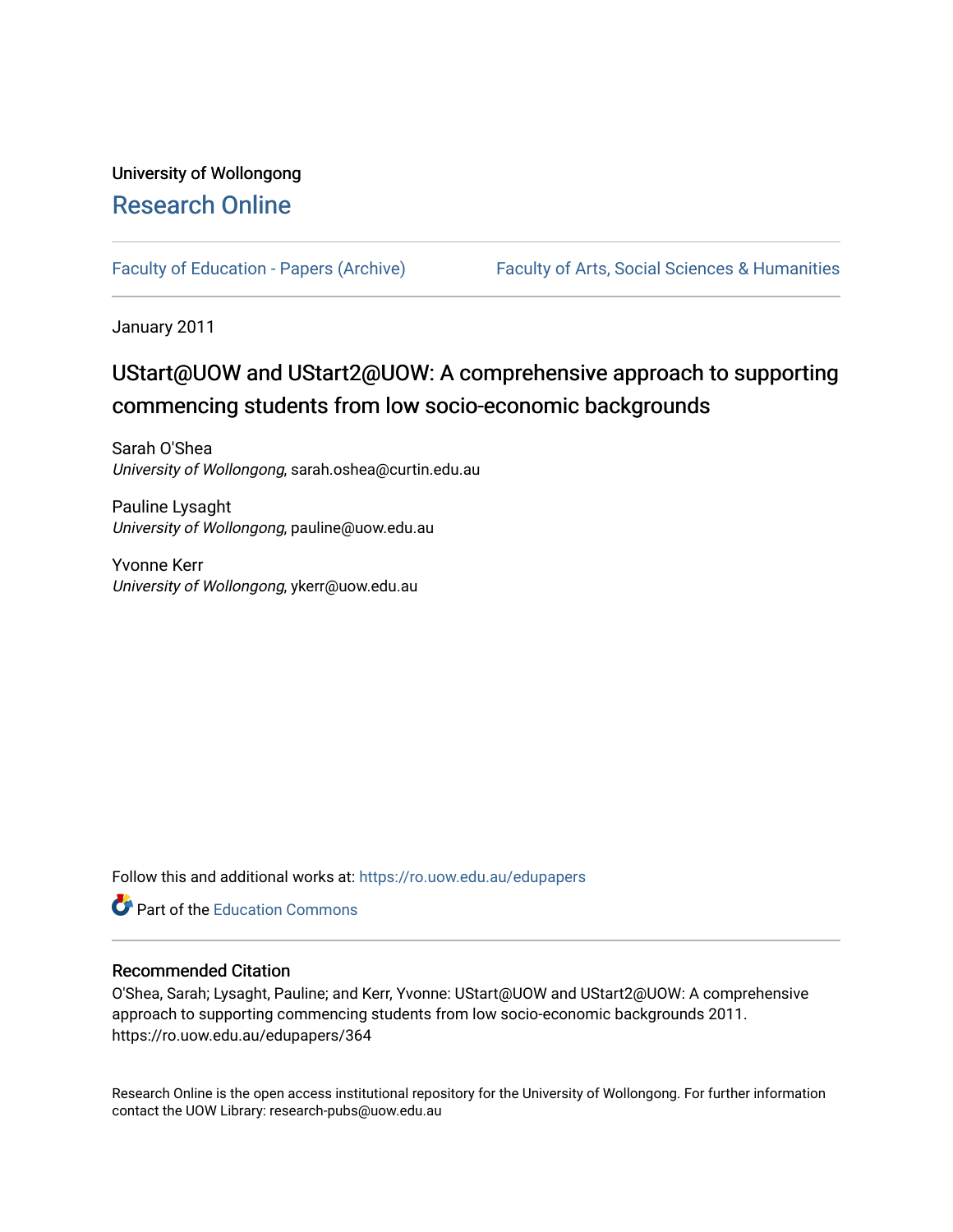### **UStart@UOW and UStart2@UOW: A comprehensive approach to supporting commencing students from low socio-economic backgrounds**

# **Dr Sarah O' Shea**  Faculty of Education University of Wollongong

#### **A/Prof Pauline Lysaght**  Faculty of Education

#### **Ms Yvonne Kerr**  Dean of Students

*Students from low socio-economic backgrounds as well as those who are the first in family to attend university often report feeling that they don't 'belong' at university (James, Krause & Jennings, 2010; O'Shea, 2008). The isolation they sometimes experience may be exacerbated when families are unable to provide personal support through a basic lack of knowledge and understanding of university life. This nuts and bolts session explores two initiatives introduced at the University of Wollongong to support commencing students from low socioeconomic backgrounds and to provide information for their families. The session will provide details about how this framework was employed and also report on preliminary findings from a study that runs in conjunction with this initiative. Opportunities for discussing how this approach translates to other contexts as well as feedback on strategies used in other institutions will also be provided.* 

# **Background**

UStart@UOW and UStart2@UOW represent an holistic approach to addressing some of the challenges that commencing students from low socio-economic backgrounds face when they enter the higher education sector. UStart@UOW is a peer-led orientation program designed by current students for commencing students from low SES backgrounds to prepare them for transition into university life. The program was presented prior to the beginning of first session in 2011 to commencing students across four faculties at the University of Wollongong. It has grown out of a similar program offered at the University of Newcastle (initiated in 2006 by Dr Sarah O'Shea). Commencing students, particularly those from traditionally under-represented groups, report feeling overwhelmed and under-prepared for the challenges associated with university life (Bradley, Noonan, Nugent & Scales, 2008). Programs that support these new students by providing relevant information and opportunities for establishing contact with others, both new and continuing students, are critical.

Family life and, in particular, the relationships that new students share with parents and partners are also likely to be affected during this period of transition. The goal of UStart2@UOW, developed in conjunction with the student-based program, is to demystify university life for the parents and partners of students identified for inclusion in UStart@UOW. Given the low SES status of the new students and the likelihood that some would also be 'first in family' to attend university, their parents and partners may be unaware of how university systems work and of how they might assist the student in their family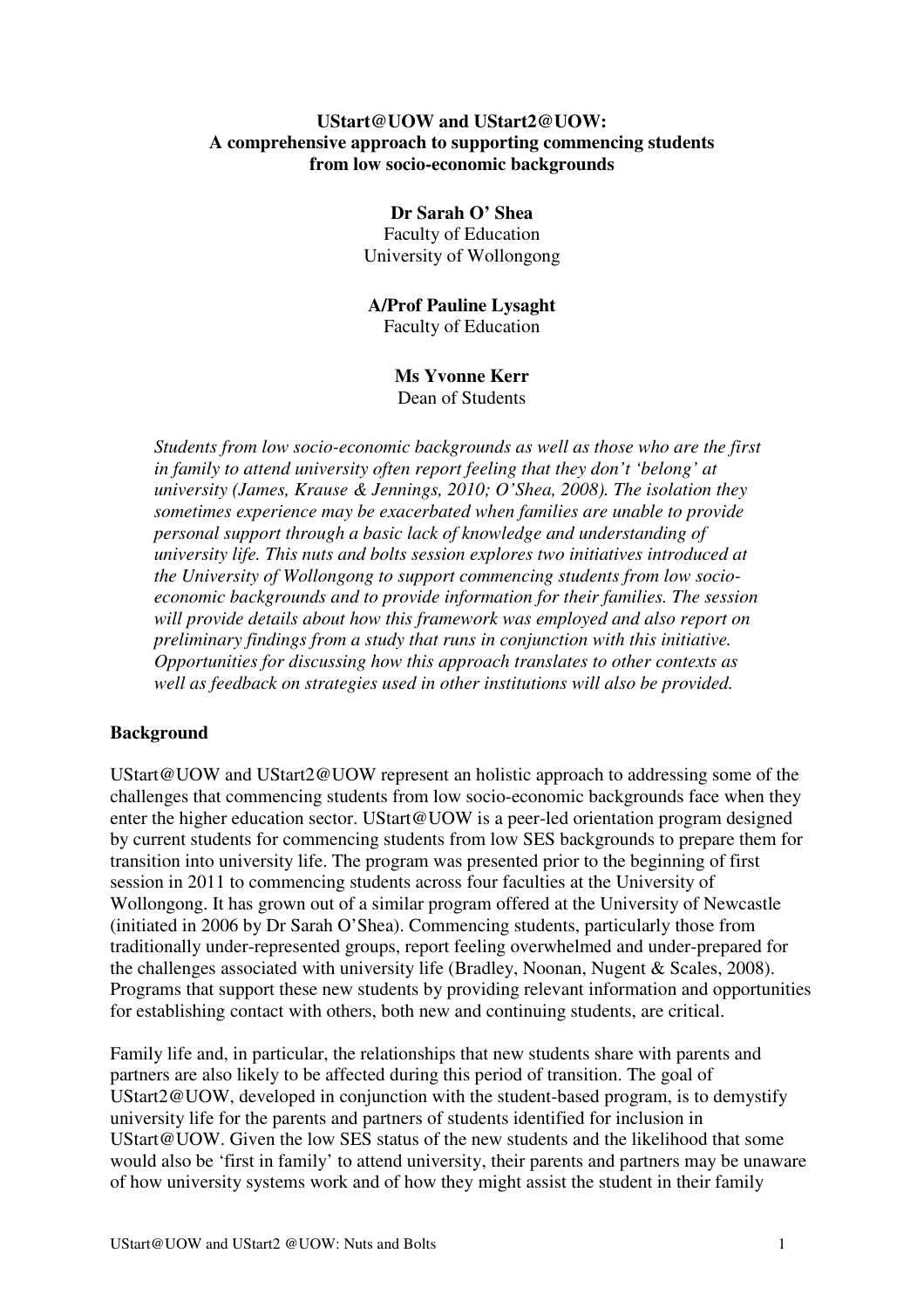(Brooks, 2004). If parents do not have access to relevant social networks, for example, those who have no familial tradition of attending university, then this is possibly a further disadvantage for all concerned. Ball and Vincent (1998) refer to the role of 'hot knowledge' in parental educational choices for their children; this 'grapevine knowledge' plays an essential role and is provided by social networks. While Ball & Vincent's study focuses on the school environment, what is interesting is how parents refer to the information derived from local networks or 'hot' knowledge as being a key source of information. This nuts and bolts session will report on the implementation of a transition program that has been adapted to focus on the provision of support for students from low SES backgrounds and their families.

# **Literature review**

Compared to twenty years ago, Australian higher education populations are now not only larger but also more highly diverse. In the decade from 1996 -2006, the numbers of students in Australian universities almost doubled to over one million (Alexander, 2006). Similarly, the number of universities has grown exponentially from nine publically funded universities in 1956 to a current total of 37 (Australian Universities, 2009). Aside from the sheer number of students now participating in higher education, many students now commence studies after a significant gap in educational participation. In the decade between 1994 and 2004, the total number of commencing university students in Australia grew by 36%, but in the same period the numbers of these students who were school leavers (aged 19 or younger) dropped from 54% to 50% nationally (Krause, Hartley, James & McInnis, 2005).

The increase in the numbers of students who are older or who have accessed university through non-traditional forms of access is a global development but this has not necessarily negotiated a more equitable educational landscape. The 2005 HEFCE report, *Young Participation in Higher Education*, which examined participation across England between 1994-2000, highlights how "there are broad and deep divisions in the chances of going into higher education according to where you live" (HEFCE 2005: 10). In Australia, lower participation rates have also been noted amongst people from lower socio-economic backgrounds. Indeed, James (2008) states how 'people from low SES backgrounds are about one third as likely as people from high SES backgrounds to participate in higher education' (p2). While the Bradley Review and the recent Higher Education Reforms have put funding in place to address these inequities, there is much work and research required to increase the participation and success of students from recognised equity groups.

Given the Australian Government's agenda for widening participation and ensuring social inclusion in the higher education sector, universities must expect to 'cater for a larger and more diverse group of incoming first year students' (James et al., 2010, p.1). Identifying each student cohort's profile and their related needs in the first year of study is an important task for universities and a basic step in the process of improving the quality of services for all students. As Swaminathan and Alfred (2001) argue, rather than locating difference within a deficit framework, diversity should be regarded as a positive factor, offering the potential to enrich and inform the learning environment.

# **Description of the initiative**

This session will report on two related initiatives introduced at the University of Wollongong in 2010 – 2011. These initiatives were run in conjunction with one another and target students from low SES backgrounds and their families.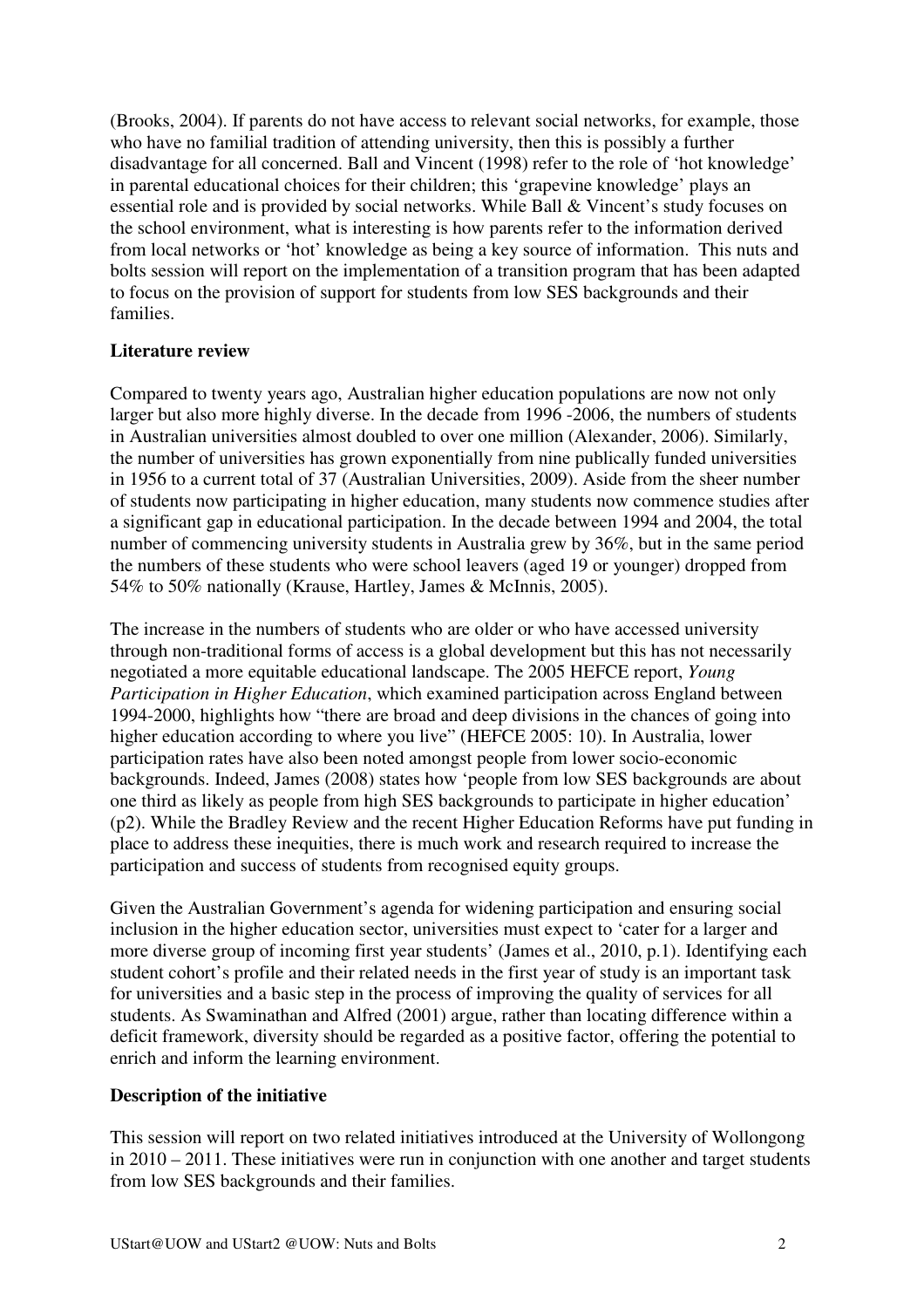## *UStart@UOW*

The focus of UStart@UOW is on students from low SES backgrounds to prepare them for the realities of university life and academic study by creating a social learning network with more experienced students. Experienced students were recruited from across the faculties of Arts, Education, Law and Science. These students responded to requests for involvement and in each faculty a small team was selected. A training day, held late in 2010 and led by one of the developers of the program, was provided for all student teams. Through workshop activities, they were given background information about developing a team approach to structuring a student-based orientation program and also about facilitating the delivery of a program. The students identified key items of information that would have supported them on their arrival at university. This 'wish list' and the experiences surrounding different items on it were contextualized and supported by the use of the students' personal narratives of arrival. Over the course of a number of weeks, each team of students developed a one-day orientation program including authentic materials to support the commencing students in their respective faculties.

## *UStart2@UOW*

UStart2@UOW was developed in recognition of the need to provide an opportunity for parents and partners of low SES students to come on to campus to gather information about university life. Apart from the provision of information through a Handbook designed specifically for this program, a panel of staff from across the university provided information in response to questions linked to student scenarios. These scenarios presented a series of different student stories and the challenges each faced. This provided the parents and partners with an opportunity to consider how best to support the student in their family. This opportunity was deemed to be particularly important for those students who arrive at university with few existing social networks, including those coming from communities where attending university may not be a regular or common occurrence. Indeed, Thomas (2002) highlights how anxiety about 'not fitting in and not being able to cope' at university may be more pronounced 'in families and communities where HE is not the norm' (p.8).

#### **Impact of the initiative**

The session will report on the preliminary findings of research that has been conducted in conjunction with these initiatives. These findings include data collected from the following sources:

- *1. Reflective logs kept by the UStart facilitators on their participation in designing and delivering this program.*
- *2. Focus group interviews conducted with the UStart facilitators which examined the nature of their involvement in this initiative*
- *3. Individual interviews conducted with the new students who participated in UStart as well as written evaluations they provided about the program.*
- *4. Evaluations from the parents and partners who participated in UStart2@UOW*

#### **Session outline**

**Whole group discussion** (5 mins): Consider what students entering their first year of study in higher education and their families may need to know to survive!